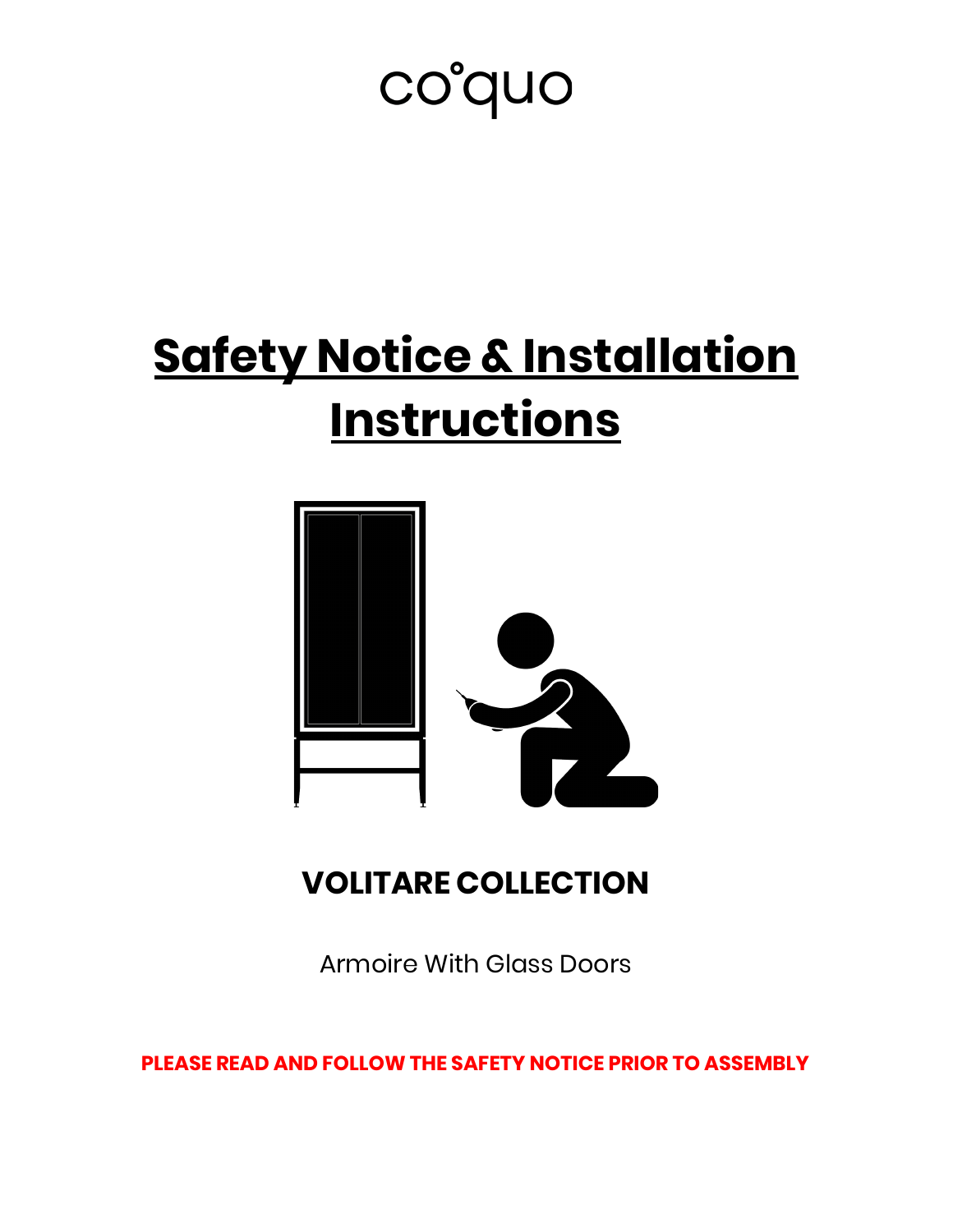# coguo

## **Safety Notice**

Your safety is a priority for coquo. It is important to always follow the assembly instructions and to comply with the safety warnings included in your module's packaging. These documents are also available free of charge at coquo.ca.



Modules that are not secured to the wall with safety clips and appropriate anchors may tip and/or be a falling hazard, which can lead to accidents and/or serious injuries. To prevent a module from tipping over, it is essential to use safety clips and anchors to secure the module to the wall. Safety clips are included in the packaging. If, however, the clips are missing or misplaced, contact a modular specialist, who will be happy to send you the necessary clips free of charge. The anchors are not included in the package as the choice of anchor depends on the wall type that the modules will be affixed to. Do not hesitate to seek advice from your hardware store to properly choose the anchors that correspond to your wall type.

#### **The cabinets cannot be used for climbing and they cannot support weight that exceeds the maximum limit specific to each module.**

**Safety Recommendation**: Prevent children from climbing on or clinging to furniture, islands, drawers, shelves, or doors.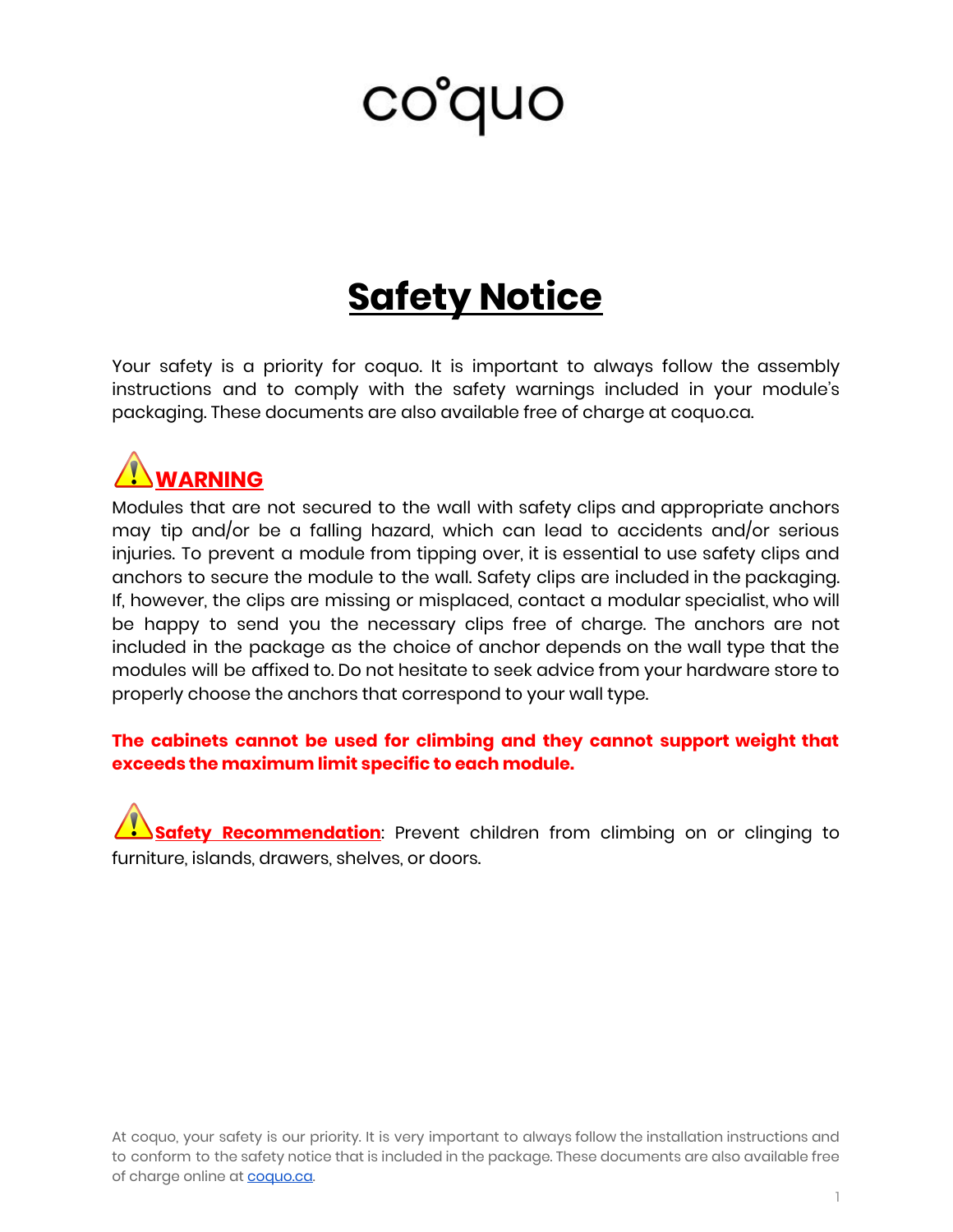

## **Safety Notice**

### ARMOIRE WITH GLASS DOORS: Volitare Collection

The modules must be secured to the wall using the appropriate anchors for your type of wall. However, if the clips are missing or misplaced, contact a modular specialist, who will gladly send you the necessary clips free of charge.

Modules that are not secured to the wall with safety clips and appropriate anchors may tip and/or be a falling hazard, which can lead to accidents and/or serious injuries.

#### Wooden Shelves

Each wood shelf is designed to accommodate a maximum weight of 20 pounds (9 kg). Oak veneer offers a solid and sturdy surface, but some kitchen accessories may leave a residue or scratch the surface.

#### Drawer

The armoire drawer is designed to accommodate a maximum weight of 30 pounds (13 kg). Oak veneer offers a solid and sturdy surface, but some kitchen accessories may leave a residue or scratch the surface.

#### Glass Doors

Glass doors are not designed to withstand weight or pressure. Tempered glass offers great impact resistance and reduces the risk of injury thanks to its ability to break into small, dull pieces in the event of breakage.

#### Cabinet Structure

The wooden structure of the modules cannot be used for climbing and it cannot support weight that exceeds the maximum limit specific to each module.

The top surface of the shelf is designed to accommodate a maximum weight of 10 pounds (4 kg) for accessories such as plants and cookbooks.

#### Metal Feet

It is essential to use the metal feet provided in your packaging to adjust and level the module. Adjustable metal feet provide more stability. They cannot be replaced by other types of feet such as casters. The addition of felt pads under the feet is not recommended and may affect the stability of the module. **In order to ensure the stability of the module, the 4 metal feet should be inserted and screwed in until the thread is no longer visible.** The metal feet may scratch the floor if the modules are moved or dragged. The weight of the modules, counter and accessories may cause the metal feet to leave a mark on the floor over time.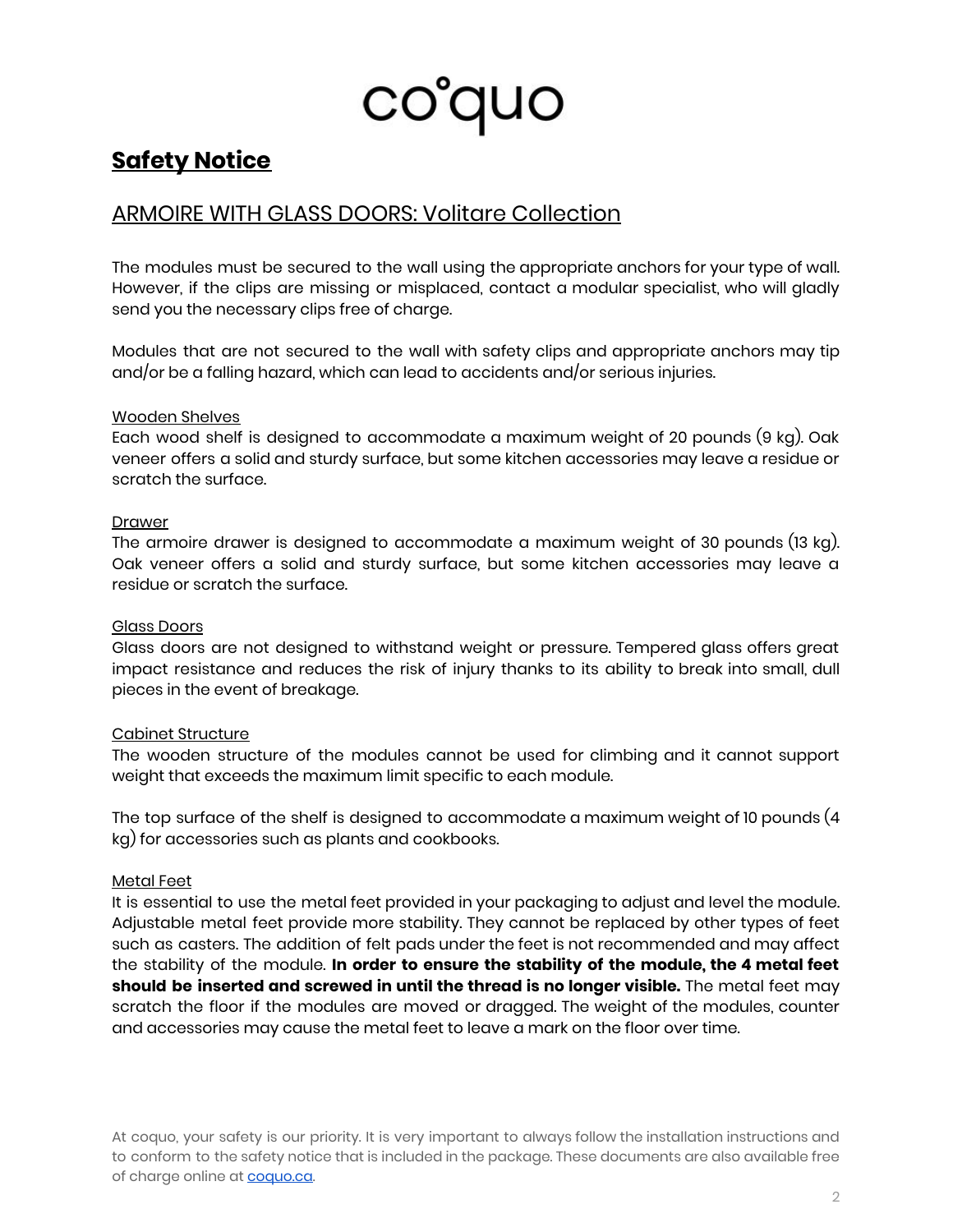# co°quo

## **Installation Instructions**

Coquo modules are easy to install! No need to put together a multitude of components, the modules are shipped already pre-assembled.

### **Necessary Tools**

Before beginning, be sure to have these items on hand:

- A retractable blade knife
- $25'$
- A level ● A pencil
- A tape measure
- Anchors\*
- A Phillips screwdriver

*\* The appropriate anchors should correspond to your type of wall. Anchors are not included as the* choice of anchor depends on your type of wall. Do not hesitate to ask for advice at your hardware store.

## **Preparation**



Prepare your space to receive the coquo modules and invite some friends over to help you!

Your package contains:

- 1. Module  $(1)$
- 2. Metal feet  $(4)$
- 3. Safety clip **A** (anti-tip kit) (1)
- 4. coquo safety notice and installation instructions leaflet (1)

 $\blacktriangleleft$ 

Safety clip A: Anti-tip kit